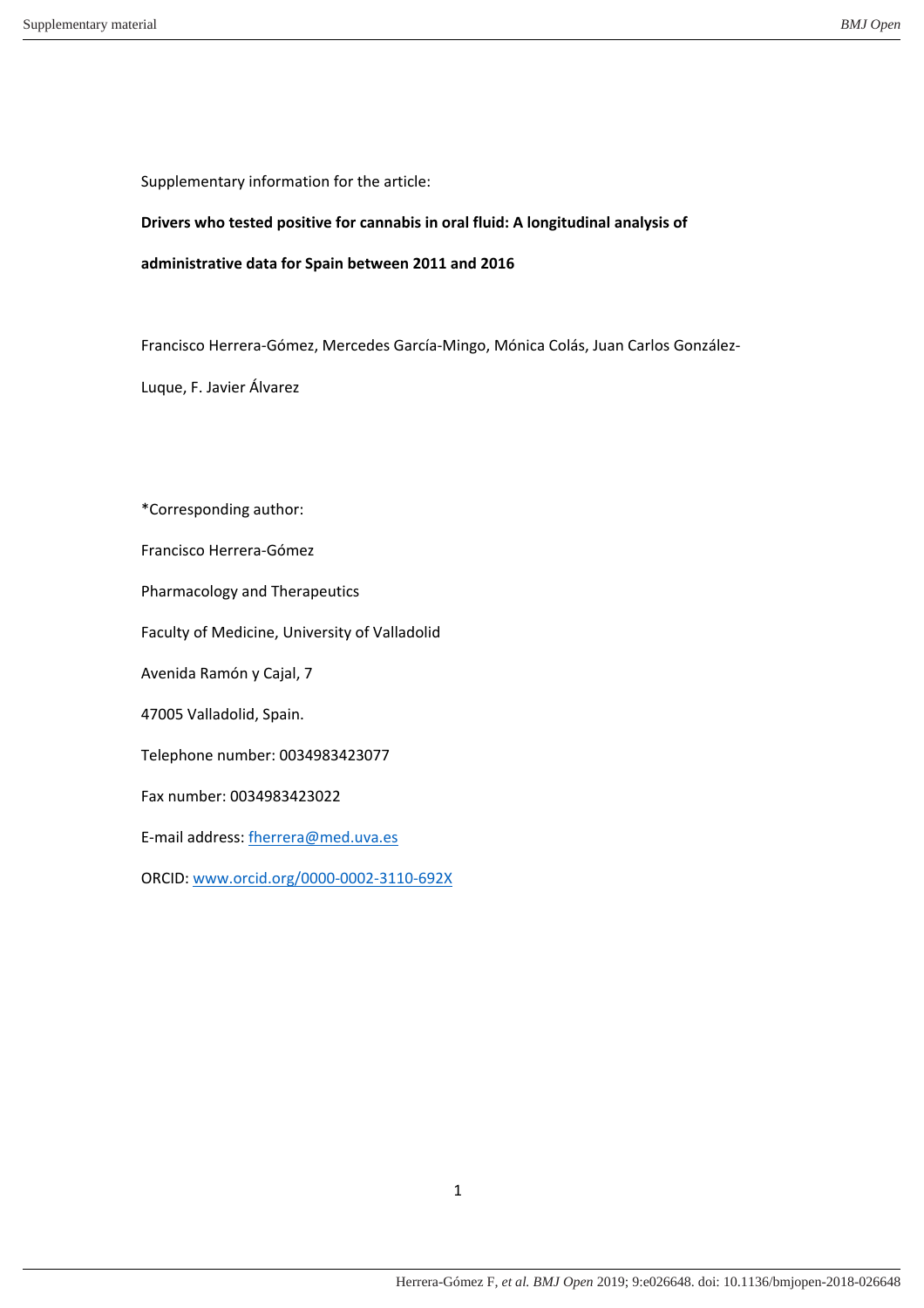### **SUPPLEMENTARY METHODS**

#### **Real-world context**

This study aimed to characterize drivers who were positive for drugs in Spain and was performed using routinely collected data. According to the Strengthening the Reporting of Observational Studies in Epidemiology (STROBE) requirements adopted in the REporting of studies Conducted using Observational Routine collected health Data [RECORD] standards,[1, 2, 3] the following explanations complementing the Methods section of the article for which this supplementary information has been elaborated are presented.

The selection of study participants (RECORD item 6) followed the nationwide regulated procedure for detecting drugged driving: drivers provide a first oral fluid (OF) sample and, in the case of a positive result, a second OF sample for confirmation analysis, which is sent to accredited toxicology laboratories for quantification of the detected substances using chromatographic techniques. [4, 5]

The current OF delta-9-tetrahydrocannabinol (THC) cut-offs set for the available screening devices in Spain (Table S1) are not taken into account in the confirmation analysis. THC concentrations below this limit are reported to the infringers (Table S2), who are finally punished (any amount of drug in the body is forbidden according to our zero tolerance regulations<sup>(a), (b)</sup>).

Based on the lower limit of quantification (LOQ) (the ISO/IEC 17025 requirements are satisfied for testing and calibration), all confirmed positive results for driving-impairing substances included on the Driving under the Influence of Drugs, Alcohol and Medicines

2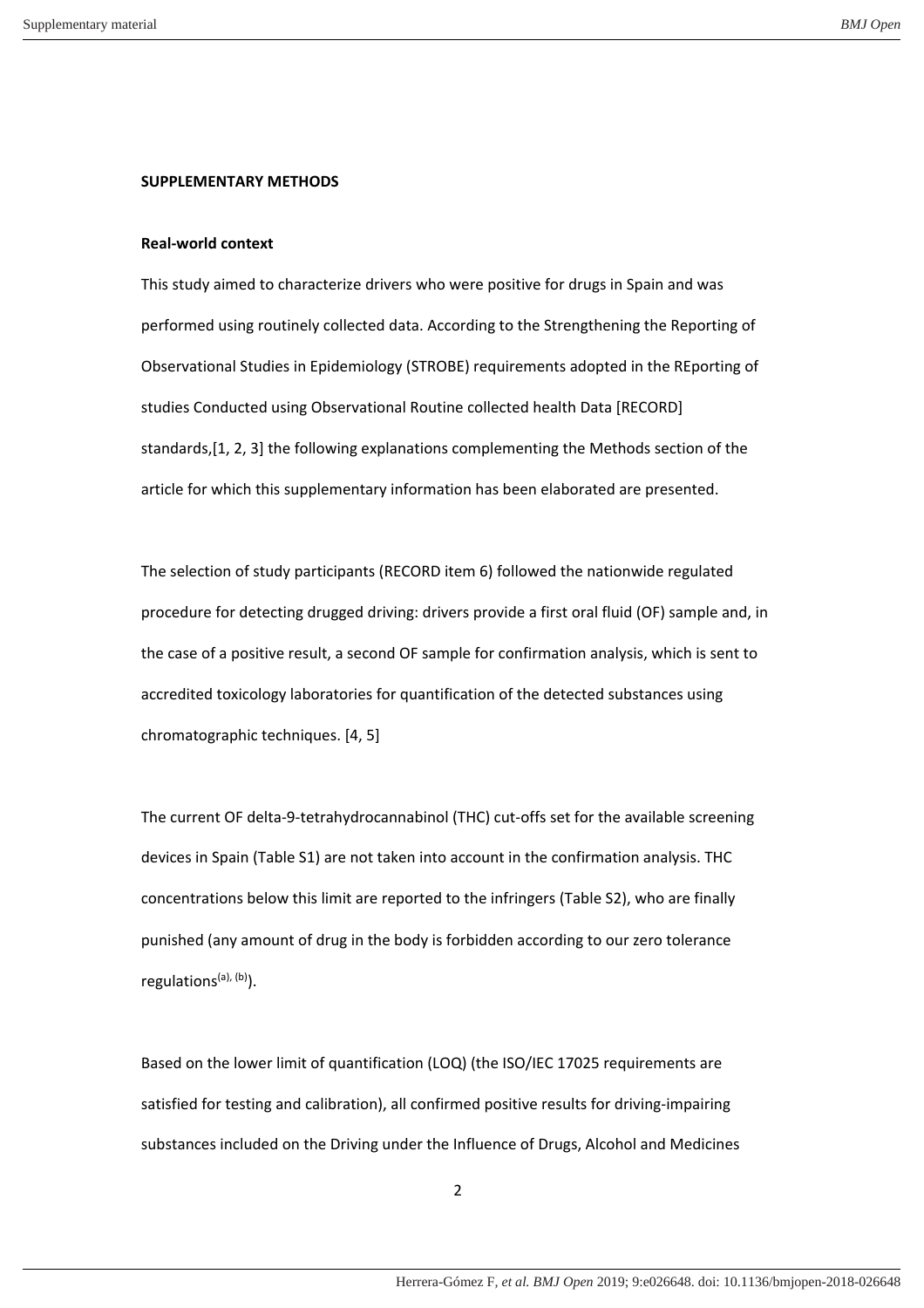(DRUID) project core substance list (amphetamines, cocaine, THC, opioids, benzodiazepines and Z-drugs)[6] that were collected from 2011 to 2016 were accessed (Table S3).

To avoid selection bias (RECORD item 9), no information was available regarding drivers who tested negative on the roadside.

### **Data curation**

In addition to the STROBE requirement for statistical methods provided in the manuscript, information on data access and cleaning methods and linkage is supplied below (RECORD item 12).

The original database on confirmed roadside drug tests was requested from Dirección General de Tráfico on 20 July 2015 (data for years 2011 to 2014) and 1 March 2017 (data for years 2015 and 2016). As the data were initially collect for nonresearch purposes, improvements were made (a unified coding strategy for recording positive cases; a unified electronic format for records). Nevertheless, in the anonymized database that was made available, identification based on incomplete records was necessary: information on age and gender was available starting in 2016, but records without this information were also included in the analysis. In the case of repeated measures (duplicates) that were identified by equal THC concentrations, records with the most complete information were included (duplicate records with missing information were thus removed). In any case, no duplicate records were found.

3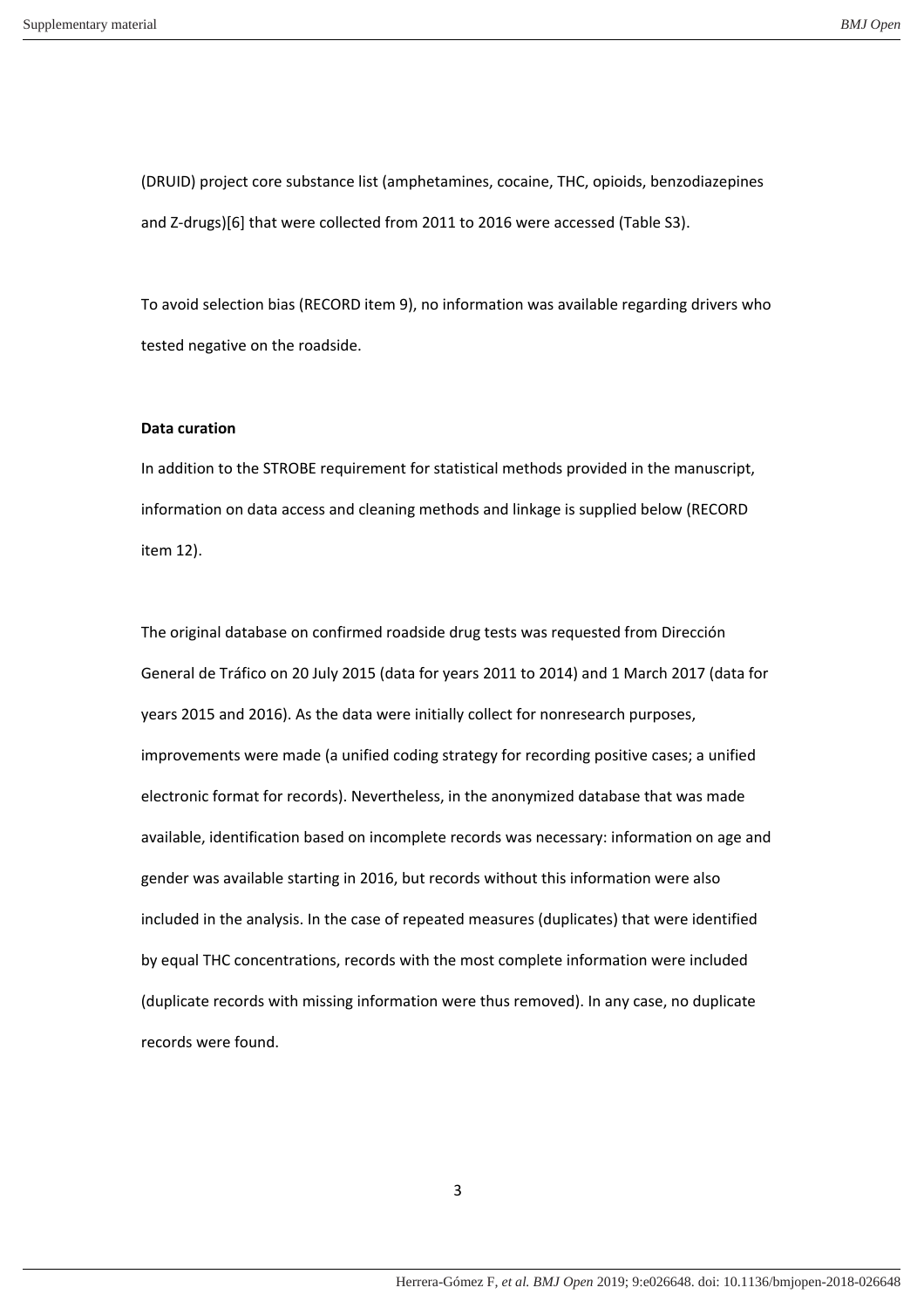As there is no other database containing information on drug-positive drivers, in this study,

linkage of databases was not performed. [7]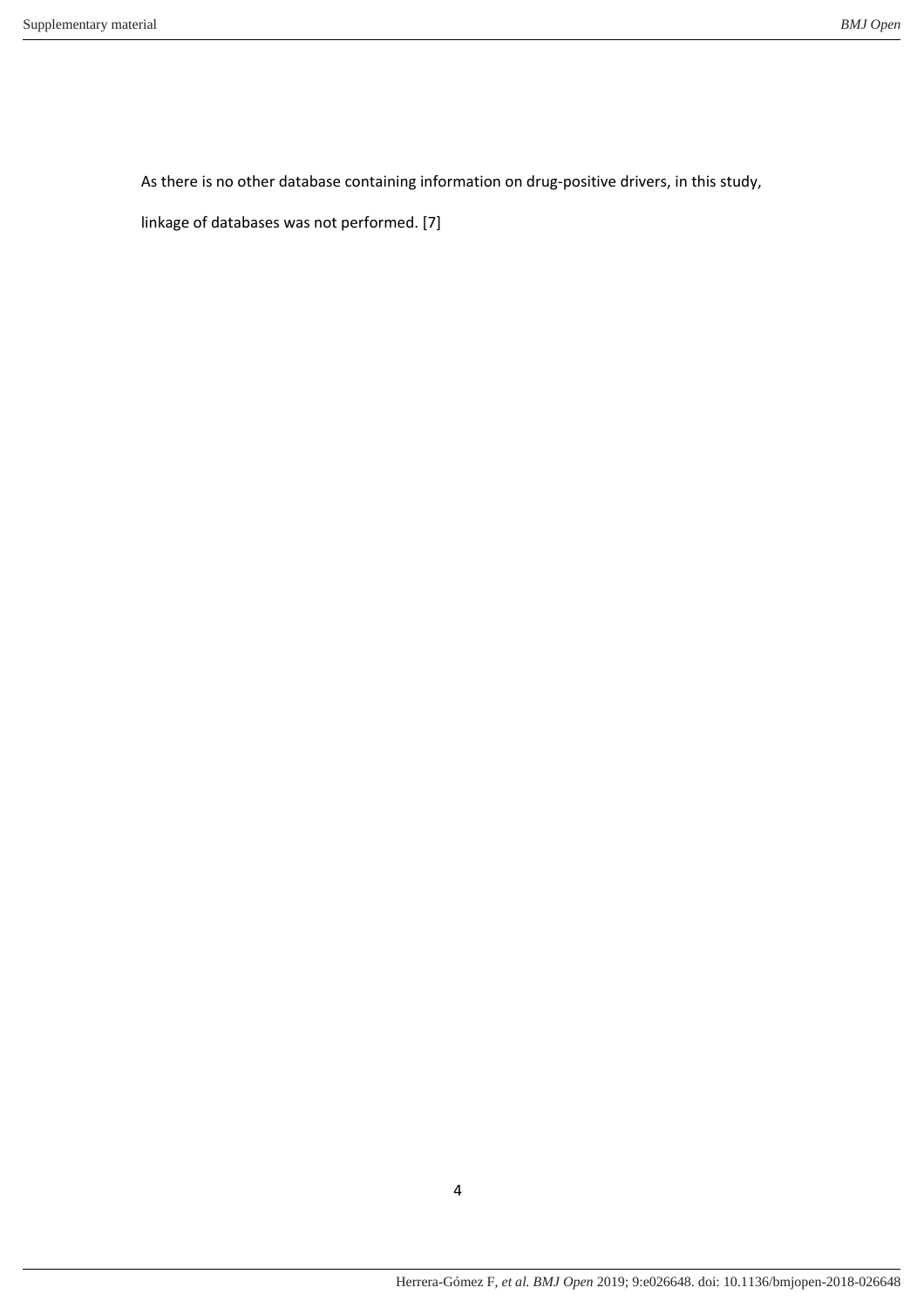**Oral fluid drug-testing devices used in Spain and their THC cut-offs for detecting cannabis** 

**use**

| <b>Devices</b>                              | <b>THC cut-off</b> | Year range   | <b>Tests performed</b> |
|---------------------------------------------|--------------------|--------------|------------------------|
|                                             | (ng/mL)            |              | $(n)^*$                |
| Dräger DrugTest <sup>®</sup> 5000           | 25.0               | 2011 to 2016 | 44 012                 |
| Alere <sup>™</sup> DDS®2 Mobile Test System | 25.0               | 2015 to 2016 | 13 055                 |
| DrugWipe <sup>®</sup> 5S                    | 30.0               | 2015 to 2016 | 6531                   |

‡Between 2011 and 2016, the drug-testing device was unknown for 1646 tests.

THC, delta-9-tetrahydrocannabinol.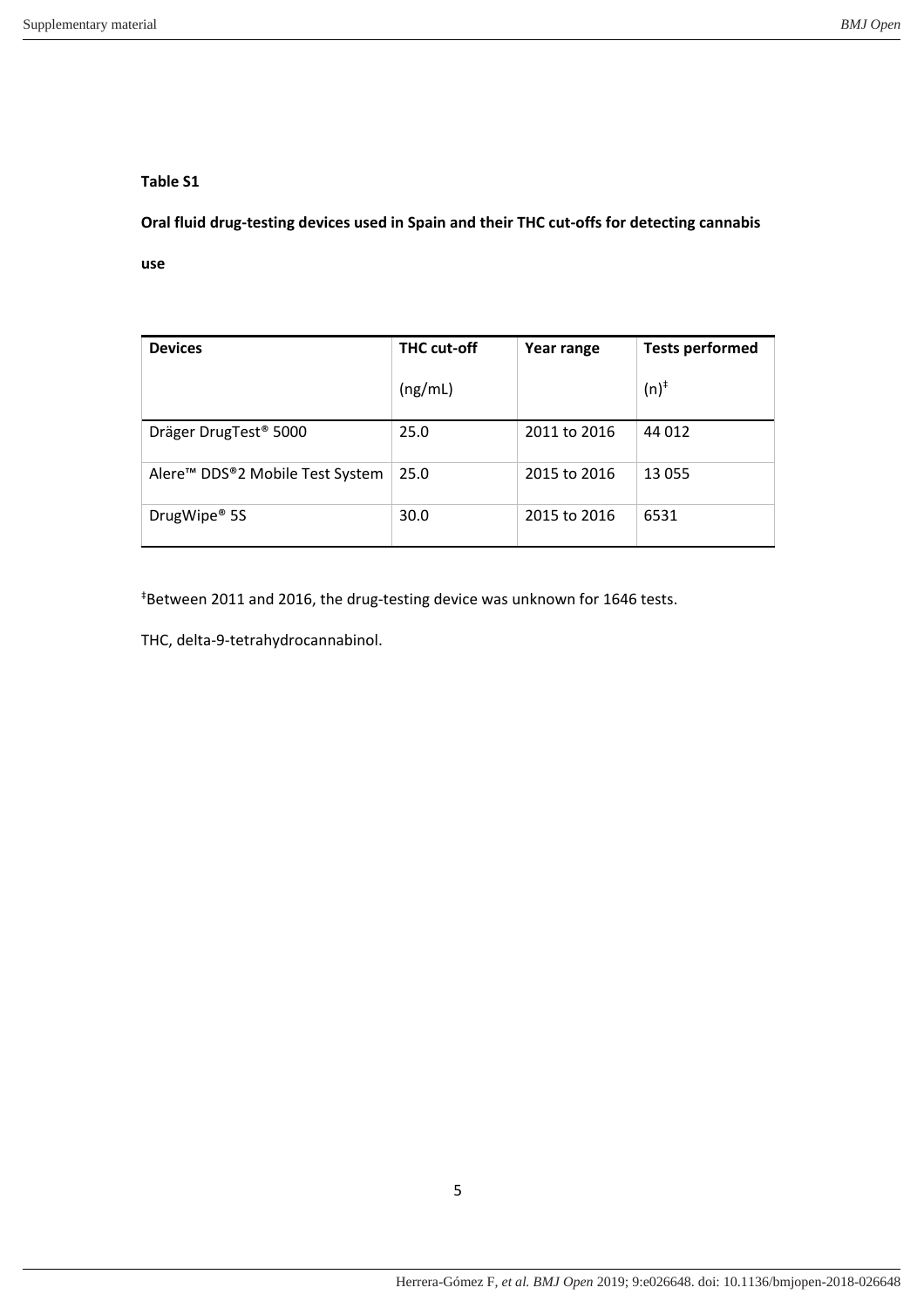# **Limits of quantification for THC in confirmation analyses**

| Time range                  | Lower LOQ $(ng/mL)$ | Upper LOQ (ng/mL) |
|-----------------------------|---------------------|-------------------|
| Before February 2015        | 2.0                 | None              |
| March 2015 to February 2017 | 5.0                 | 400.0             |

Confirmation analysis was carried out using liquid chromatography (LC) or gas

chromatography with mass spectrometry (MS).

LOQ, limit of quantification; THC, delta-9-tetrahydrocannabinol.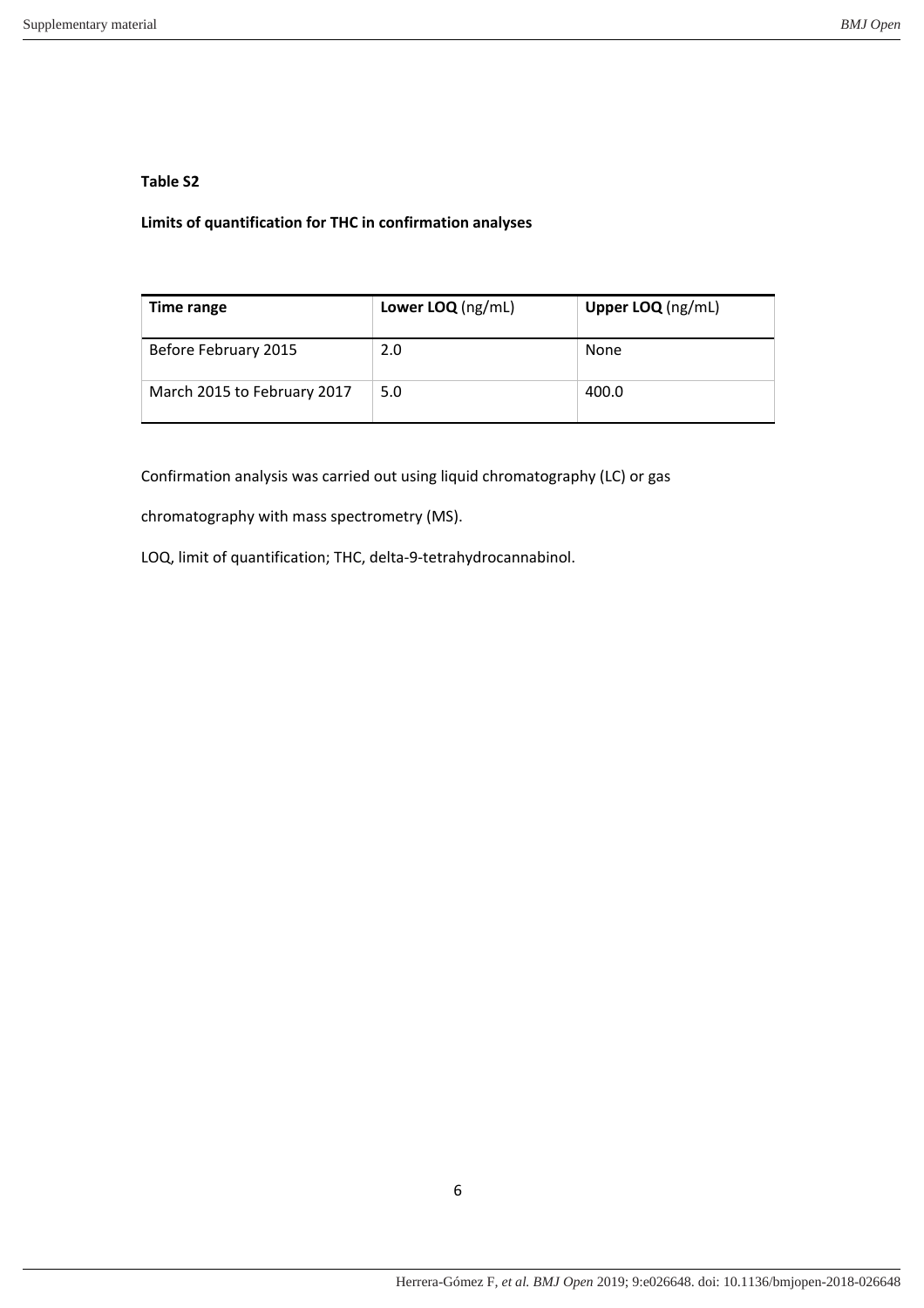## **Tests performed between 2011 and 2016**

| <b>Total/confirmed tests</b>             | <b>THC-positive</b> | Median/Q1-Q3 of THC   |
|------------------------------------------|---------------------|-----------------------|
| during the period/per year $(n)$         | results             | concentration (ng/mL) |
|                                          | $(n/\%)$            |                       |
| 179 645 / 65244 in 2011 to 2016          | 51 869 / 79.5       | 113.8 / 30.6-359.4    |
| 743 / 62 in 2011                         | 40/64.5             | 278.8 / 85.4-1094.6   |
| 3487 / 1087 in 2012                      | 830/76.4            | 176.8 / 54.2-570.2    |
| 4563 / 2017 in 2013                      | 1627/80.7           | 153.4 / 45.7-467.0    |
| 29 643 / 9991 in 2014                    | 8082 / 80.9         | 113.5 / 37.9-317.7    |
| 76 040 / 25 966 in 2015                  | 20 976 / 80.8       | 125.3 / 32.4-398.8    |
| 65 169 / 26 121 in 2016                  | 20 314 / 77.8       | 98.5 / 24.7-328.1     |
| Kruskal-Wallis $H$ test (p) 2011 to 2016 |                     | 453.1 (0.0001)        |
| Cohen's d effect size (judgment)         |                     | $-6.472$ (large)      |

Q, quartile; THC, delta-9-tetrahydrocannabinol.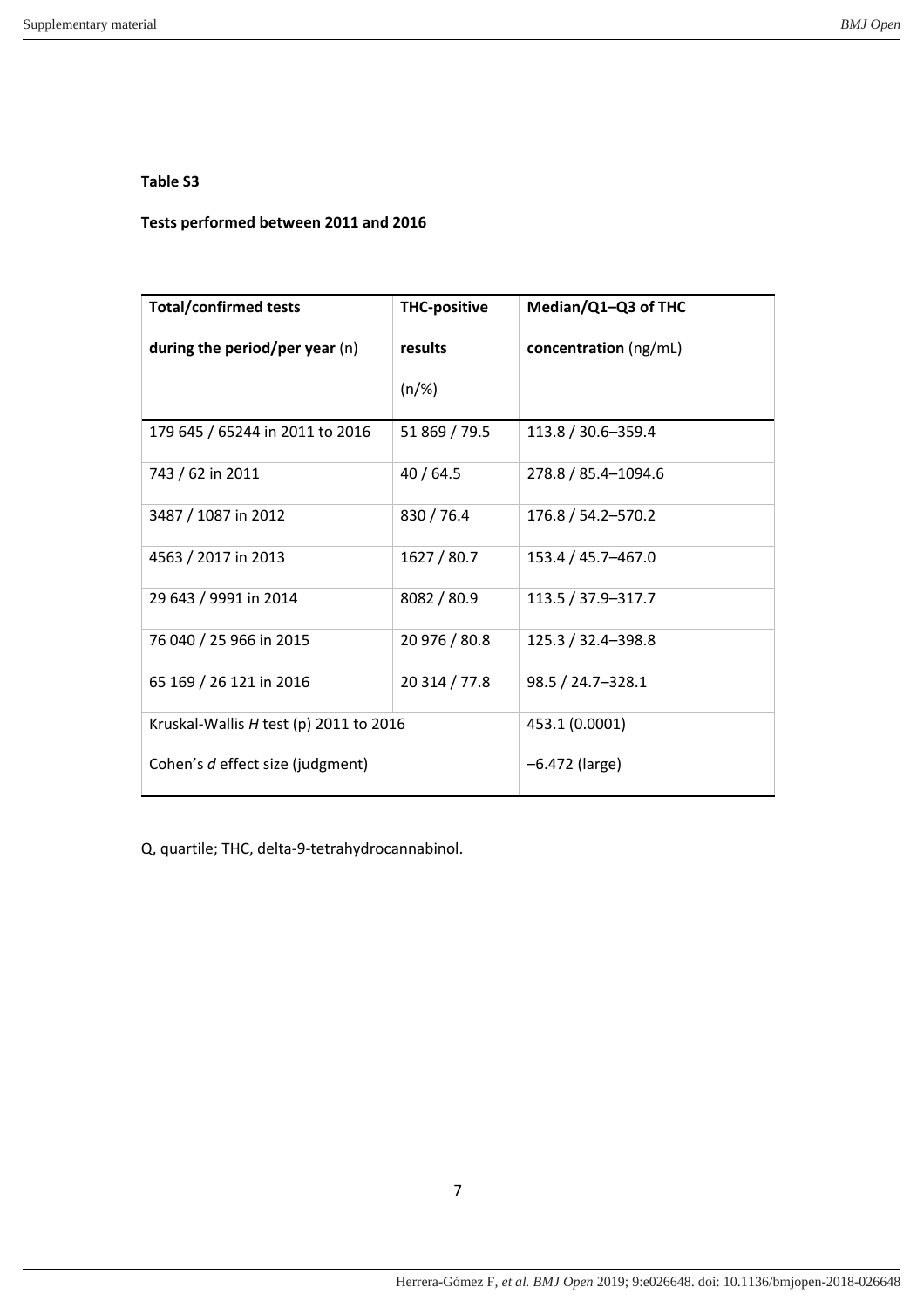**Distribution of means and standard deviations of THC concentration in the oral fluid of the** 

**THC-positive drivers by age**

| Age ranges | Mean ± SD of THC concentration (ng/mL) |                   |                   |
|------------|----------------------------------------|-------------------|-------------------|
|            | <b>All THC-positive cases</b>          | <b>Men</b>        | Women             |
| $15 - 20$  | $160.2 \pm 153.8$                      | $159.7 \pm 153.9$ | $163.1 \pm 153.5$ |
| $21 - 25$  | $158.4 \pm 152.2$                      | $159.4 \pm 152.5$ | $129.7 \pm 140.7$ |
| $26 - 30$  | $167.9 \pm 154.6$                      | $169.2 \pm 154.9$ | $145.8 \pm 147.3$ |
| $31 - 35$  | $162.9 \pm 154.7$                      | $164.2 \pm 154.9$ | $139.8 \pm 148.2$ |
| $36 - 40$  | $163.8 \pm 158.3$                      | $165.5 \pm 158.8$ | $103.7 \pm 124.3$ |
| $41 - 45$  | $159.1 \pm 156.8$                      | $159.8 \pm 157.0$ | $129.9 \pm 142.9$ |
| $46 - 50$  | $160.8 \pm 160.5$                      | $163.9 \pm 161.5$ | $60.2 \pm 99.0$   |
| $51 - 55$  | $170.9 \pm 161.6$                      | $173.6 \pm 161.6$ | $10.3 \pm 10.6$   |
| $56 - 60$  | $184.7 \pm 161.6$                      | $181.8 \pm 164.4$ | $228.1 \pm 118.8$ |
| $61 - 65$  | $126.4 \pm 158.1$                      | $126.4 \pm 158.1$ | $\Omega$          |

SD, standard deviation; THC, delta-9-tetrahydrocannabinol.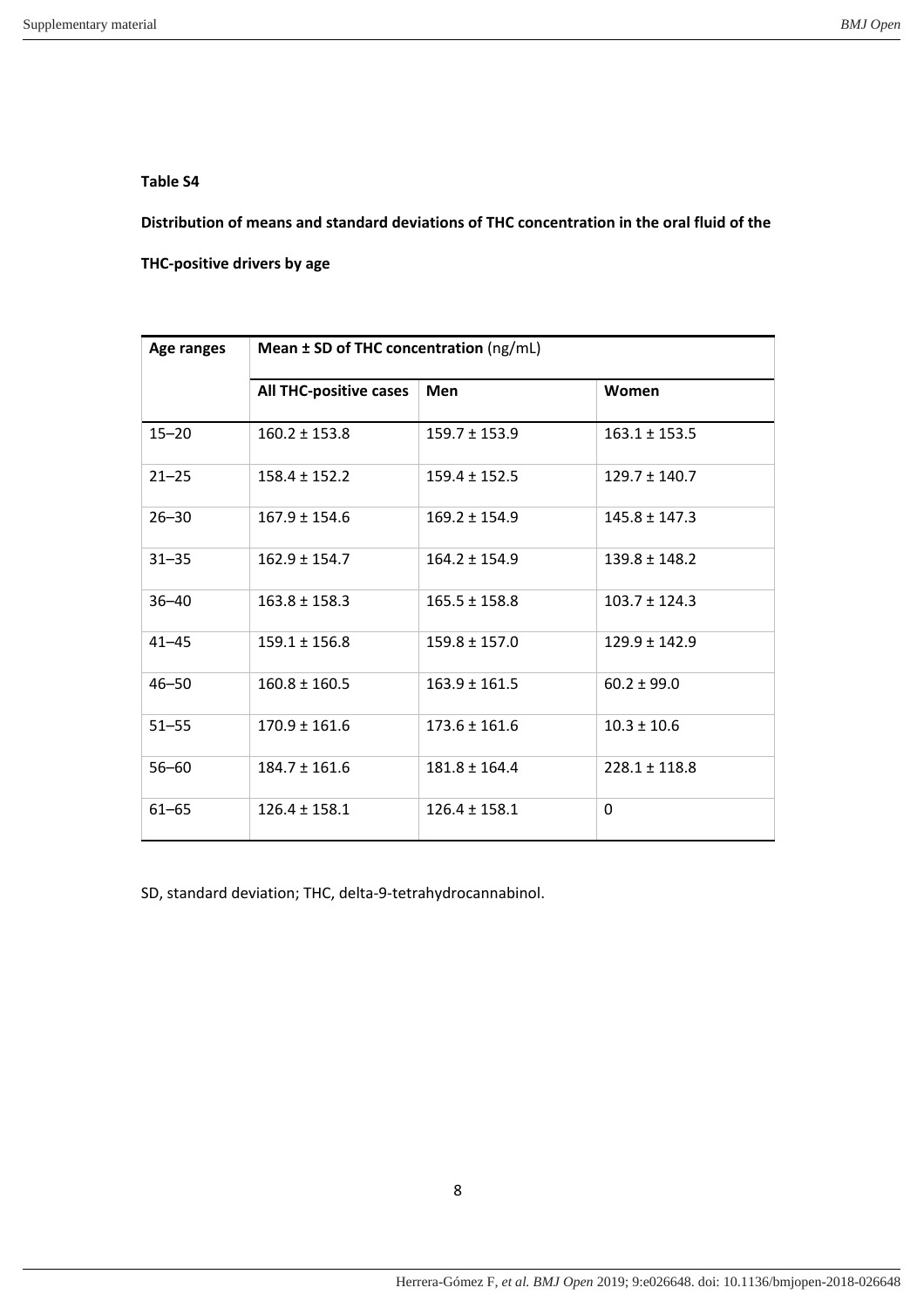**THC concentration deciles for all confirmed THC-positive tests**

| <b>Deciles</b> | <b>THC concentration</b> | <b>Positive results for THC</b> | <b>Positive results for THC and</b> |
|----------------|--------------------------|---------------------------------|-------------------------------------|
|                | (ng/mL)                  | alone                           | non-THC substances (%)              |
|                |                          | (%)                             |                                     |
| $\mathbf{1}$   | 8.0                      | 32.5                            | 67.5                                |
| $\overline{2}$ | 21.4                     | 48.2                            | 51.8                                |
| 3              | 41.8                     | 52.3                            | 47.7                                |
| 4              | 71.0                     | 54.0                            | 46.0                                |
| 5              | 113.8                    | 53.6                            | 46.4                                |
| 6              | 178.3                    | 52.9                            | 47.1                                |
| 7              | 283.2                    | 52.5                            | 47.5                                |
| 8              | >400.0                   | 50.6                            | 49.4                                |
| 9              | >400.0                   | 48.1                            | 51.9                                |
|                |                          | χ2 (p): 748.2 (<0.0001)         |                                     |

χ2, chi-squared test; THC, delta-9-tetrahydrocannabinol.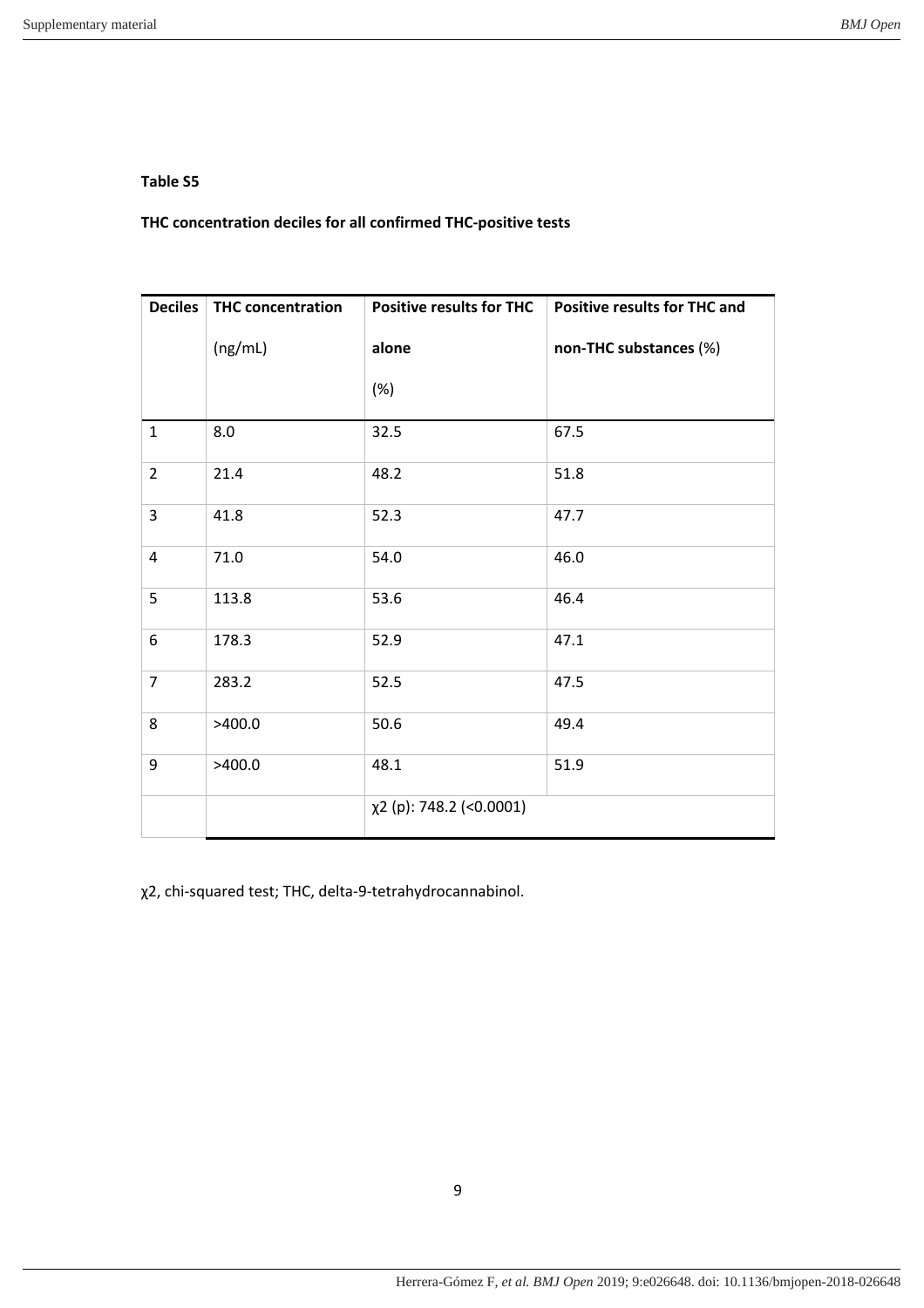# **Figure S1**

Distribution of medians and interquartile ranges of THC concentration in oral fluid from THCpositive men (a) and women (b) by age. X-axis=5-year age ranges. Y-axis=THC concentration (ng/mL). THC, delta-9-tetrahydrocannabinol

**a** 

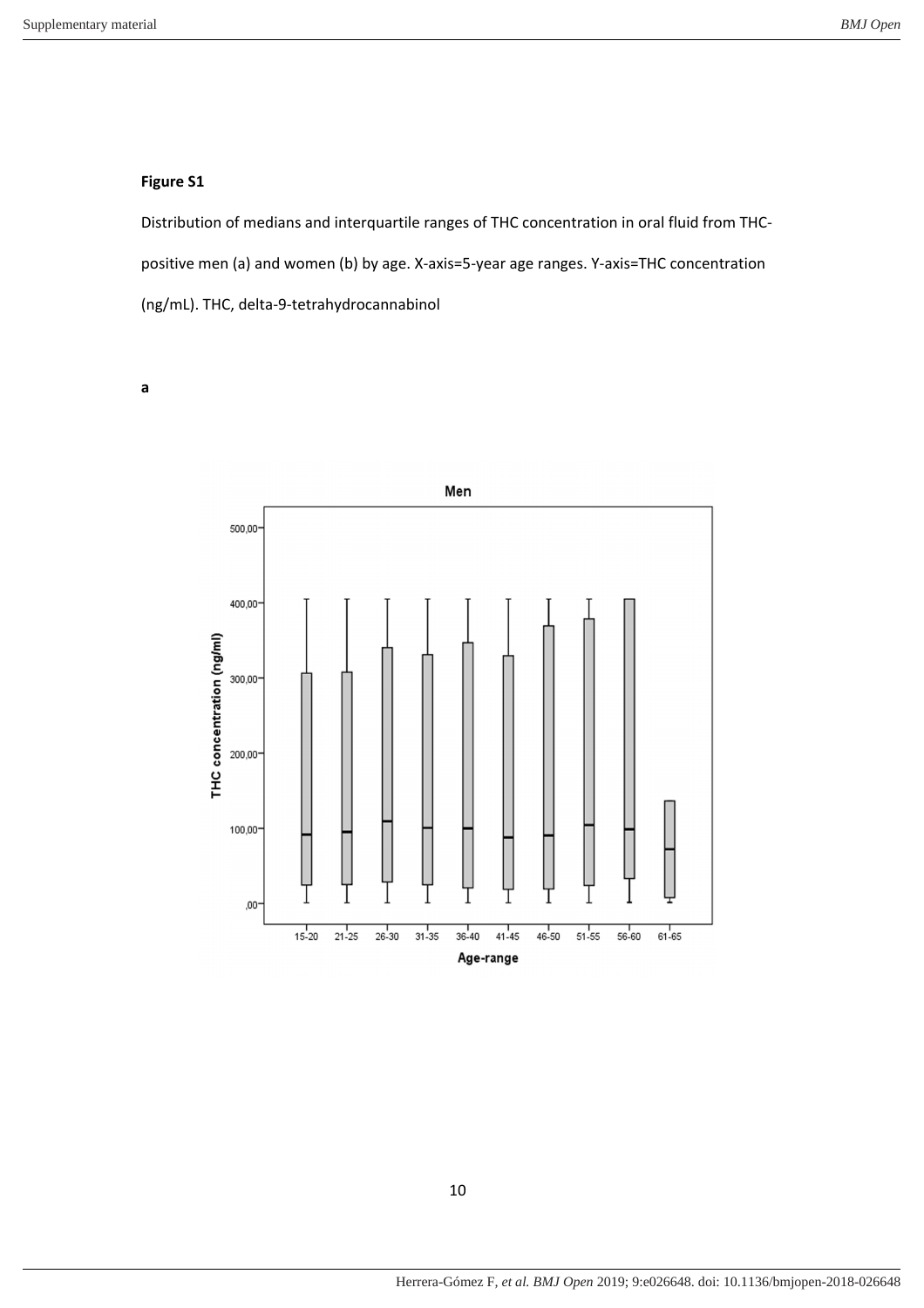**b** 

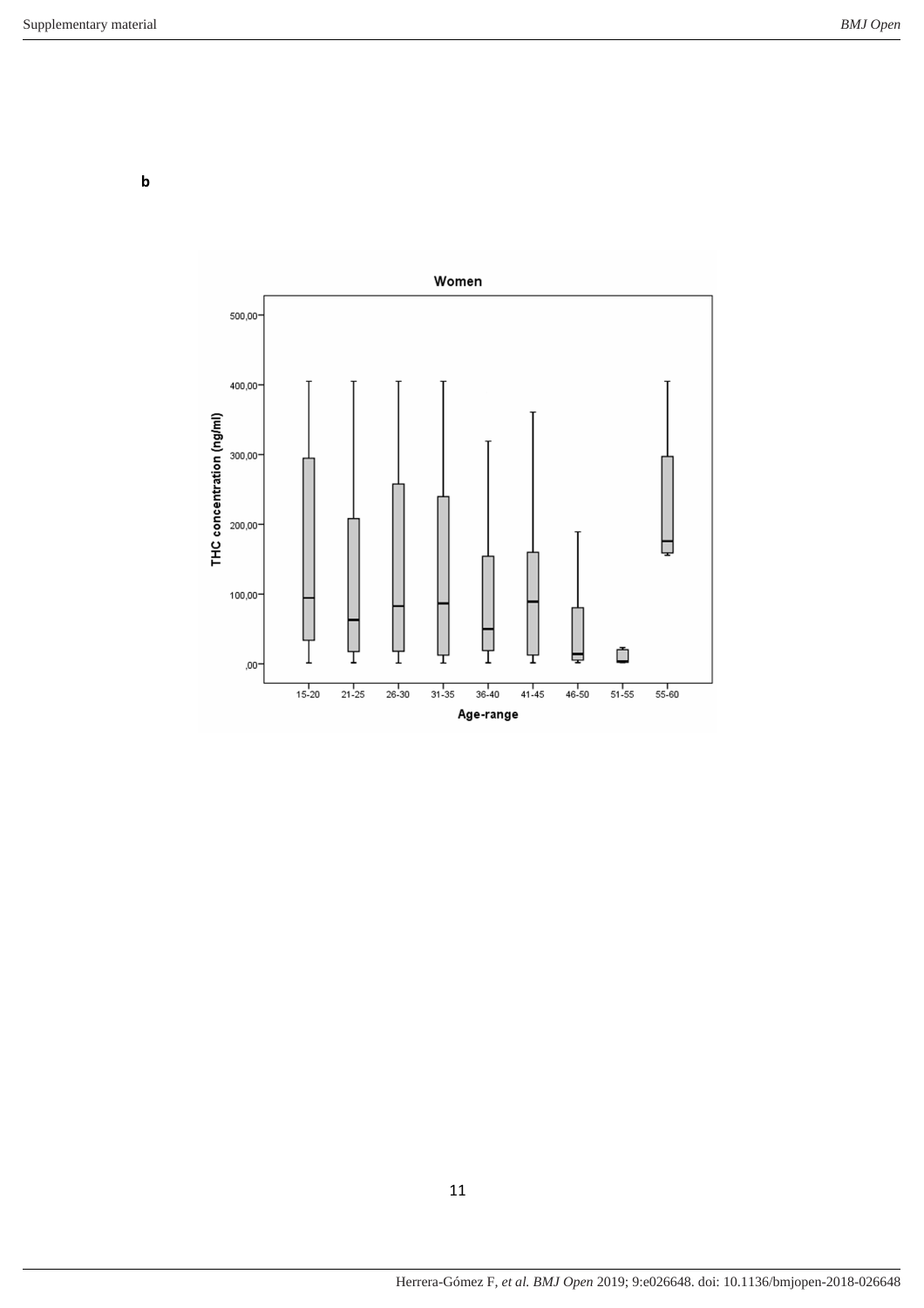### **Footnotes**

(a) Real Decreto Legislativo 6/2015, de 30 de octubre, por el que se aprueba el texto refundido de la Ley sobre Tráfico, Circulación de Vehículos a Motor y Seguridad Vial. [Royal Legislative Decree 339/1990 (30 October) approving the Restated Text of the Law on Traffic, Circulation of Motor Vehicles, and Driving Safety]. https://www.boe.es/boe/dias/2015/10/31/pdfs/BOE-A-2015-11722.pdf (accessed

10 December 2018)

(b) Ley Orgánica 5/2010, de 22 de junio, por la que se modifica la Ley Orgánica 10/1995, de 23 de noviembre, del Código Penal [Institutional Act 5/2010 (22 June) amending Criminal Code Institutional Act 10/1995 (23 November)].

https://www.boe.es/boe/dias/2010/06/23/pdfs/BOE-A-2010-9953.pdf (accessed 10 December 2018)

## **References**

- 1 Benchimol EI, Smeeth L, Guttmann A, et al. The REporting of studies Conducted using Observational Routinely-collected health Data (RECORD) statement. *PLoS Med* 2015;**12**:e1001885. http://dx.doi.org/10.1371/journal.pmed.1001885
- 2 Vandenbroucke JP. Observational research, randomised trials, and two views of medical science. *PLOS Med* 2008;**5**:e67.

http://dx.doi.org/10.1371/journal.pmed.0050067

3 Smith GD, Ebrahim S. Data dredging, bias, or confounding. *BMJ* 2002;325:1437–8.

http://dx.doi.org/10.1136/bmj.325.7378.1437